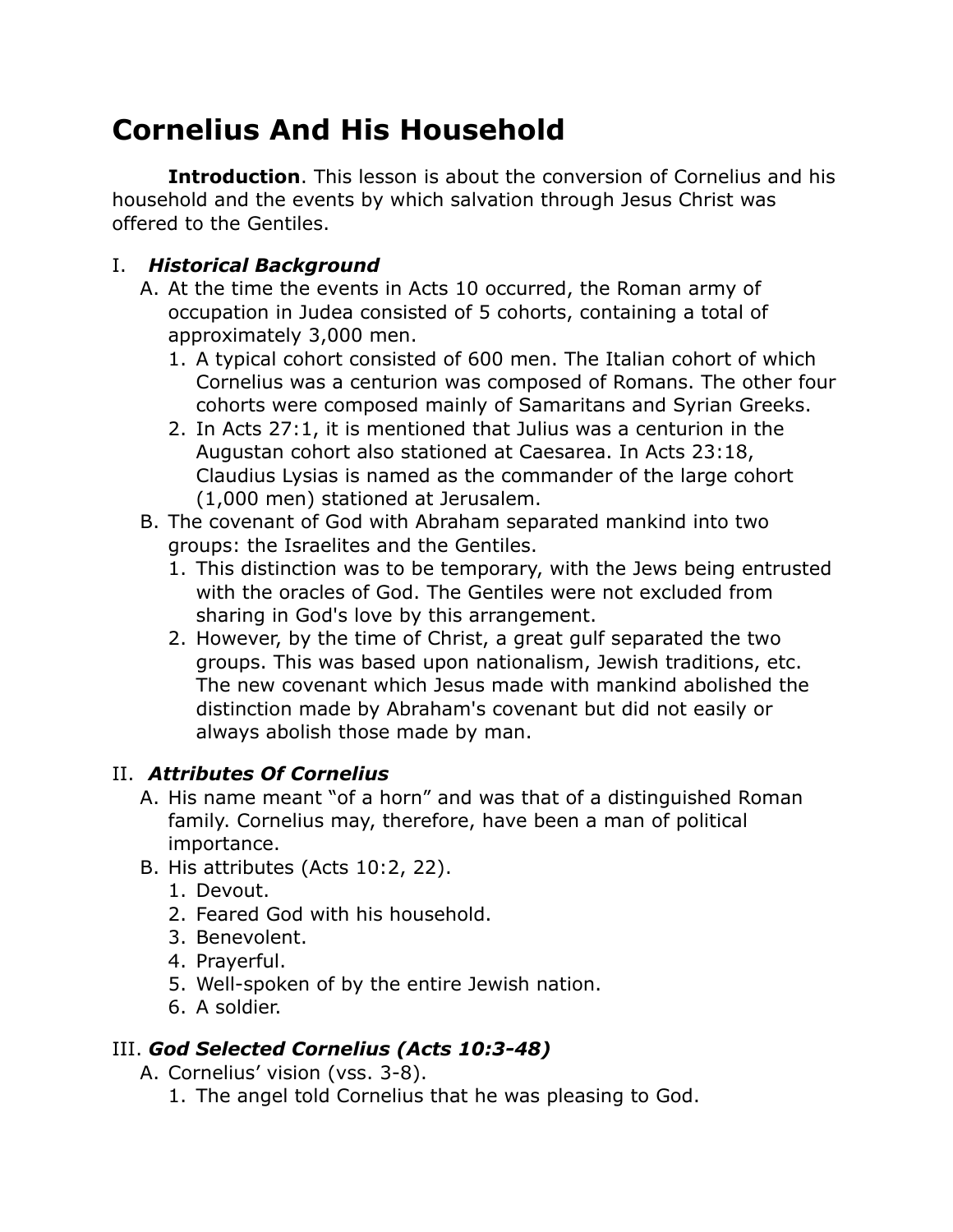- 2. He was instructed to send for Simon Peter.
- 3. He immediately sent three men to Joppa for him.
- B. Peter's vision (vss. 9-16).
	- 1. A voice instructed Peter to kill and eat unclean things three times.
	- 2. Peter refused each time as he had "never eaten anything that is common or unclean."
	- 3. Peter was perplexed by his vision.
- C. Peter sent to Cornelius (vss. 17-23).
	- 1. Cornelius' servants arrived at Peter's lodging asking for him.
	- 2. The Spirit told Peter to accompany the men as "I have sent them."
	- 3. After inquiring of the men as to their mission, Peter gave them lodging and on the following day accompanied them to Caesarea. He took six brethren with him.
- D. Peter taught Cornelius (vss. 24-48).
	- 1. Cornelius was prepared for Peter's arrival.
	- 2. He fell down to worship Peter. Peter forbade this worship saying, "I too am a man."
	- 3. Peter explained his vision.
	- 4. Cornelius told of his vision and why he had sent for Peter. Cornelius requested that Peter instruct him and his household.
	- 5. Peter preached the first gospel sermon to the Gentiles.
		- a) All righteous men were welcome to God.
		- b) He recounted Jesus' ministry, crucifixion and resurrection.
		- c) He was a chosen witness and was ordered to preach.
		- d) The Holy Spirit fell upon Cornelius and his household.
		- e) Peter ordered them to be baptized in the name of Jesus Christ after they had received the Holy Spirit as the apostles had on Pentecost.
- E. The Gentiles included in the church (Acts 11:1-26).
	- 1. The brethren throughout Judea heard that the Gentiles has received the word of God.
	- 2. The brethren in Jerusalem took issue with Peter, saying, "Thou wentest in to men uncircumcised, and didst eat with them."
	- 3. Peter told them of the events concerning himself and Cornelius.
	- 4. Peter summarized the matter, saying, "Forasmuch then as God gave them the like gift as he did unto us, … what was I, that I could withstand God?"
	- 5. They then withdrew their opposition and glorified God.
	- 6. The gospel began to be preached to the Gentiles.
	- 7. Antioch became a center of Gentile conversion.
	- 8. Barnabas and Saul began their missionary work to the Gentiles from Antioch.